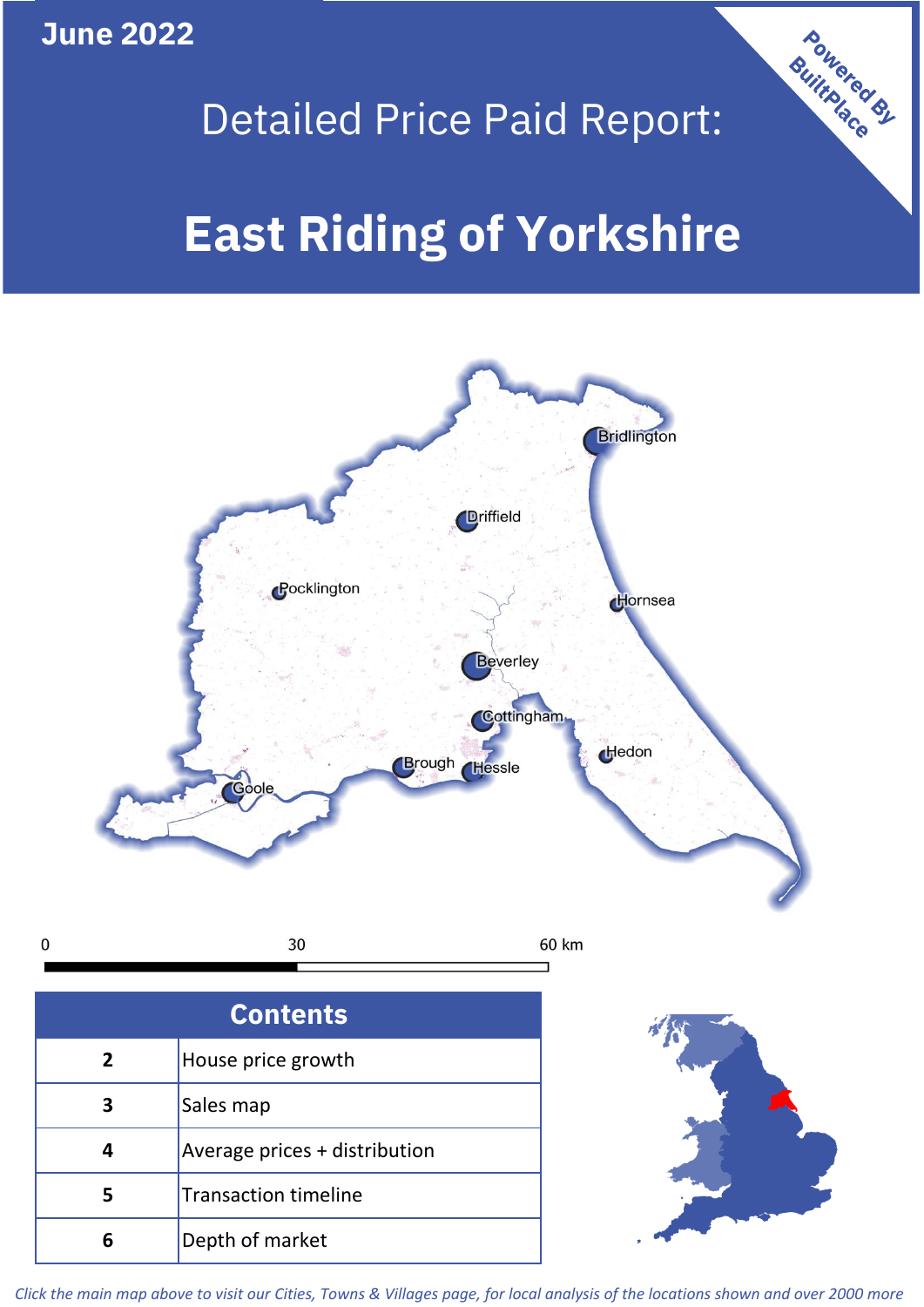## **Headline Data**

|                     | <b>Current level</b> | 3 month  | <b>Annual</b> | 5 year  | 10 year |
|---------------------|----------------------|----------|---------------|---------|---------|
| <b>House prices</b> | £218,311             | 2.5%     | 9.0%          | 29.6%   | 52.5%   |
| <b>Transactions</b> | 6,401                | $-11.9%$ | 9.6%          | $-2.6%$ | 42.1%   |

## **House Price Growth (April 2022 data)**

#### *Annual Change in House Prices*



House prices in East Riding of Yorkshire grew by 9.0% in the 12 months to April 2022 (based on 3-month smoothed data). By comparison national house prices grew by 10.7% and prices in Yorkshire and The Humber grew by 10.0% over the same period.

East Riding of Yorkshire house prices are now 32.5% above their previous peak in 2007, compared to +33.2% for Yorkshire and The Humber and +52.9% across England.



#### *Year-To-Date Change in House Prices, December to April*

Local prices have grown by 3.7% in 2022 so far, compared to growth of 3.8% over the same period last year.

#### *Source: OS OpenData; UK House Price Index (Contains HM Land Registry data © Crown copyright)*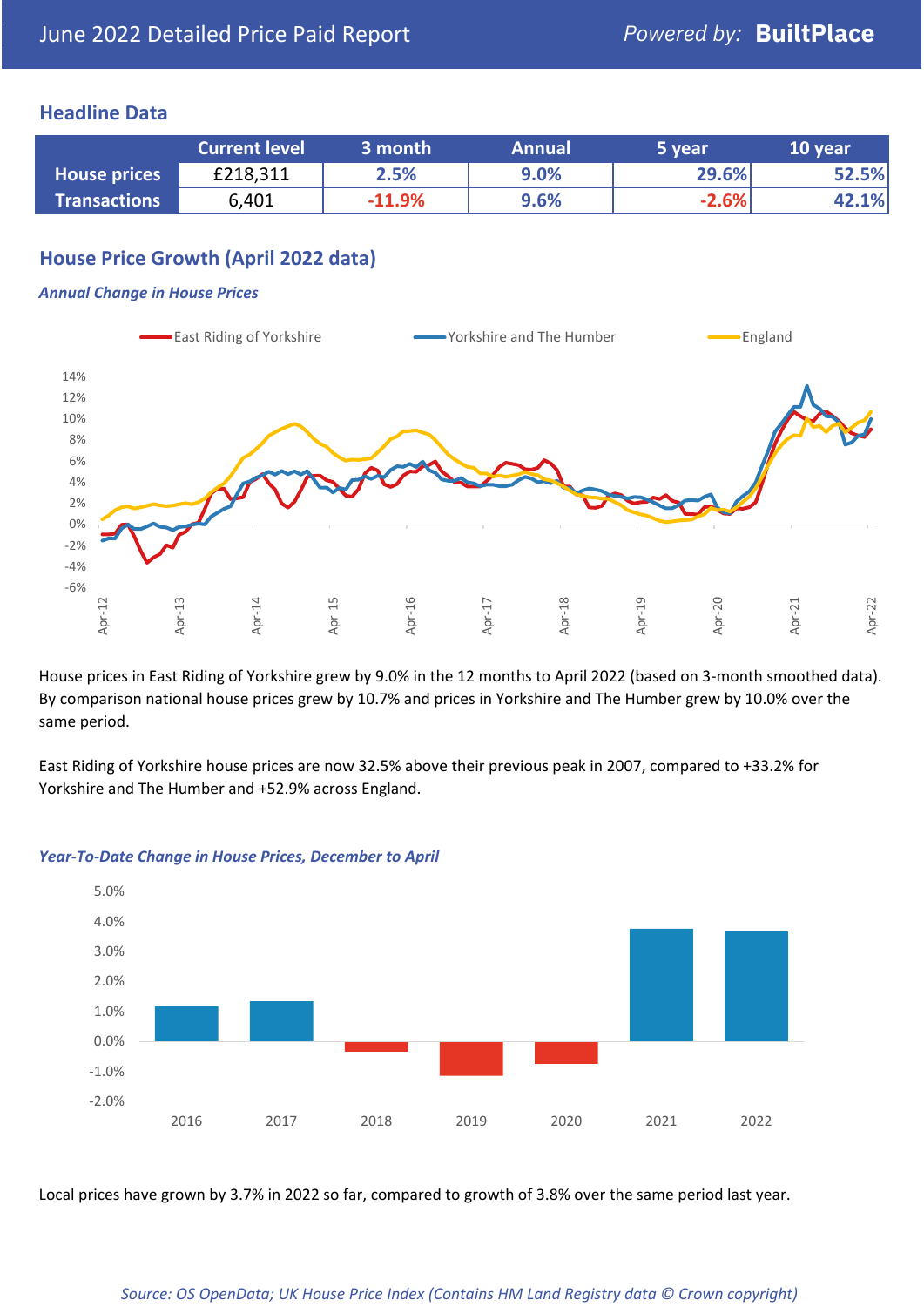## **House Price Map**

## *12 months to April 2022*



*Each point is one postcode, coloured by the average value relative to all sales in this local authority (price bands are LA-specific quintiles).*

## **Map Key**

| Min      | Max      |                            |
|----------|----------|----------------------------|
| Up to    | £132,000 | 1st quintile / lowest 20%  |
| £132,000 | £173,000 | 2nd quintile               |
| £173,000 | £222,000 | 3rd quintile               |
| £222,000 | £299,000 | 4th quintile               |
| £299,000 | and over | 5th quintile / highest 20% |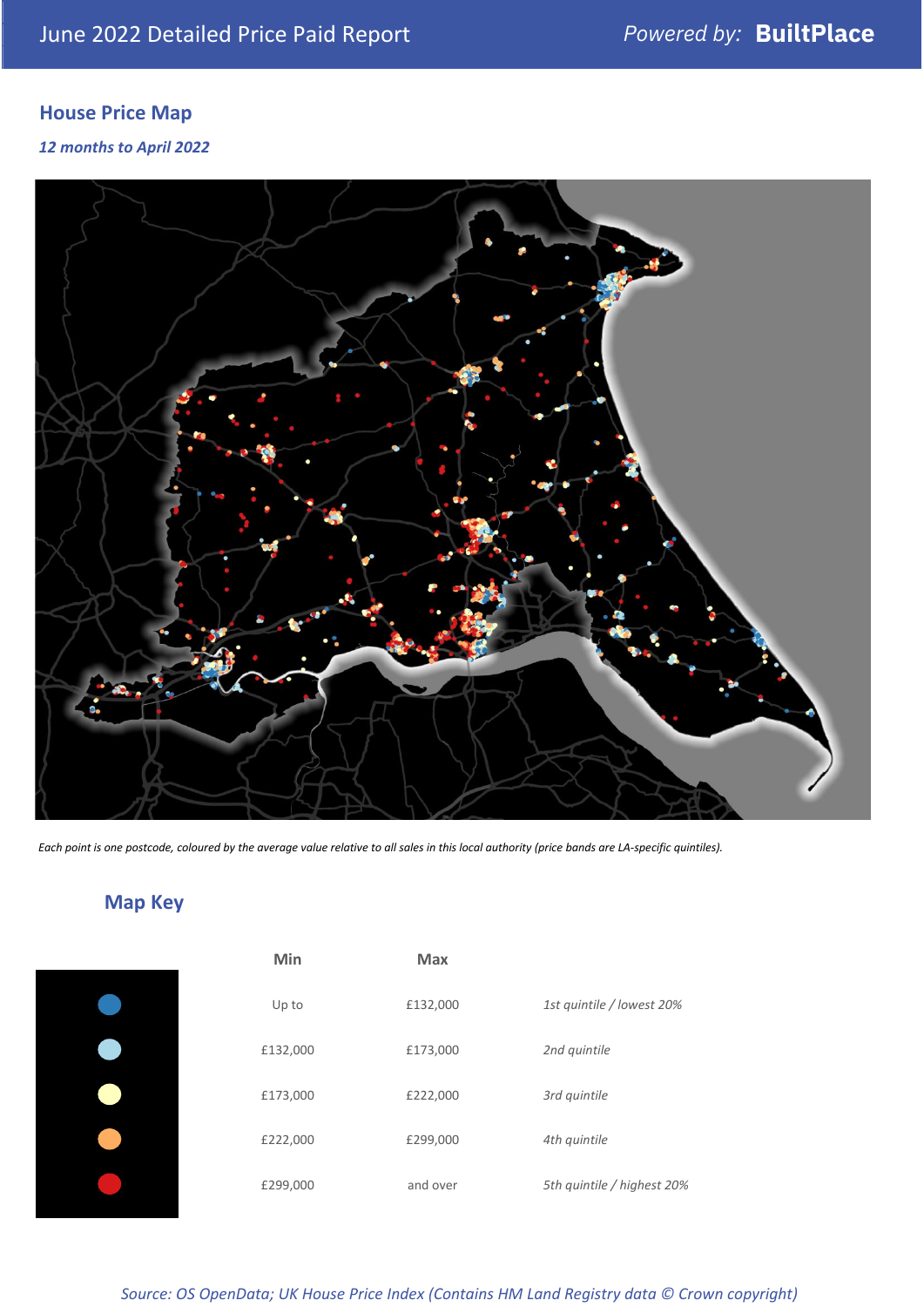## **Average House Price by Property Type**

### *12 months to April 2022*



|                 | <b>New</b> | <b>Second hand</b> |  |  |
|-----------------|------------|--------------------|--|--|
| <b>Flat</b>     | £146,340   | £110,329           |  |  |
| <b>Terraced</b> | £143,214   | £159,859           |  |  |
| Semi-detached   | £174,328   | £196,964           |  |  |
| <b>Detached</b> | £316,171   | £337,376           |  |  |

## **House Price Distribution by Year**

*All properties, by price band and calendar year (2020 = year to date)*

|                    | 1997 | 2002 | 2007 | 2012 | 2017 | 2019 | 2020 |
|--------------------|------|------|------|------|------|------|------|
| <b>Under £100k</b> | 90%  | 66%  | 13%  | 22%  | 13%  | 8%   | 8%   |
| £100-200k          | 10%  | 29%  | 61%  | 57%  | 50%  | 44%  | 43%  |
| £200-300k          | 1%   | 4%   | 18%  | 15%  | 23%  | 28%  | 29%  |
| £300-400k          | 0%   | 1%   | 5%   | 4%   | 9%   | 12%  | 13%  |
| £400-500k          | 0%   | 0%   | 2%   | 1%   | 3%   | 4%   | 4%   |
| <b>£500k-1m</b>    | 0%   | 0%   | 1%   | 1%   | 2%   | 4%   | 3%   |
| £1-2m              | 0%   | 0%   | 0%   | 0%   | 0%   | 0%   | 0%   |
| <b>Over £2m</b>    | 0%   | 0%   | 0%   | 0%   | 0%   | 0%   | 0%   |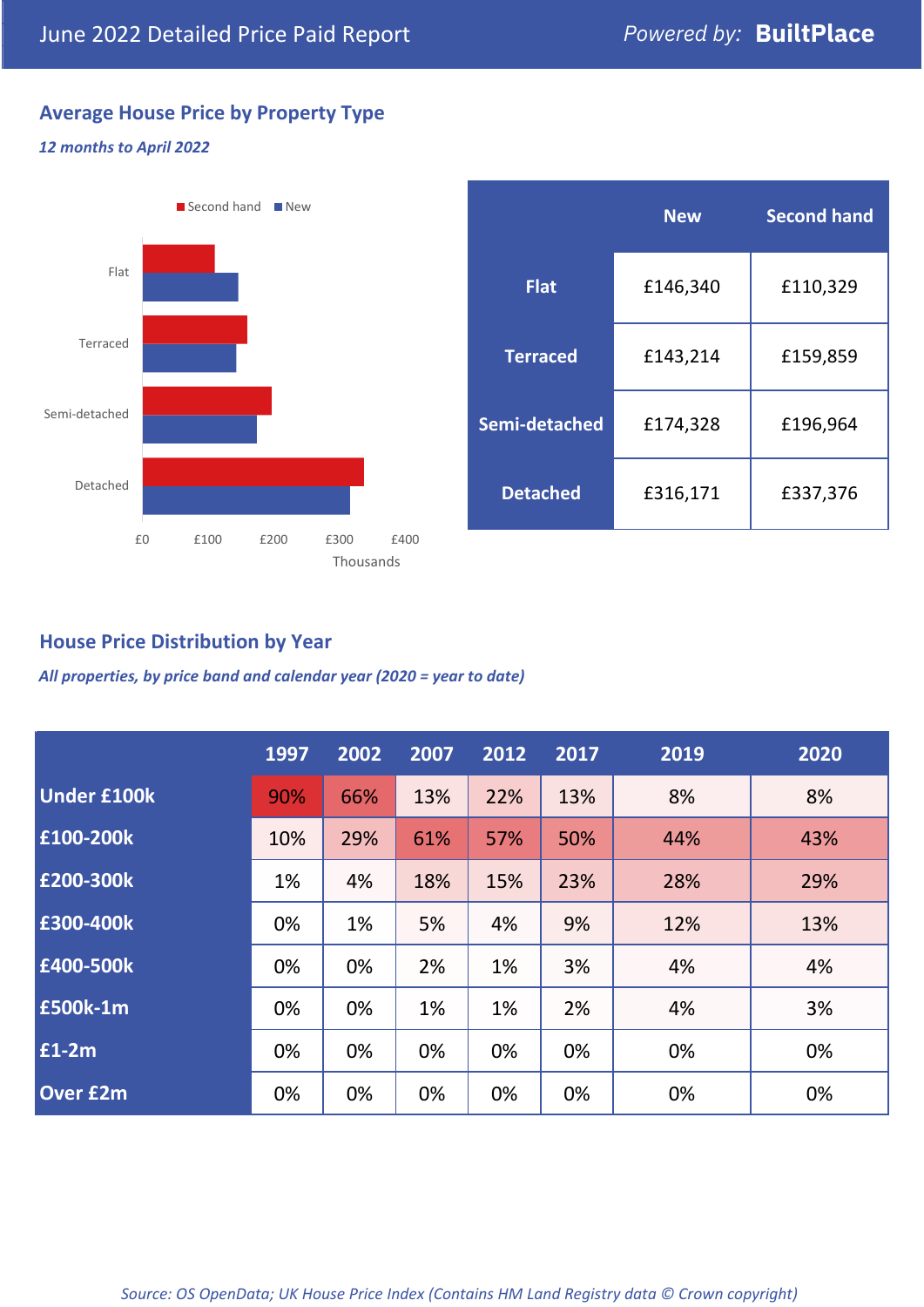## **Transactions (February 2022 data)**

*Annual Transactions, Indexed (2001-05 average = 100)*



There were 6,401 transactions in East Riding of Yorkshire during the 12 months to February 2022. This is 74% of the average from 2001-05 and suggests activity is below pre-downturn levels.

Transactions in East Riding of Yorkshire have grown by 2.6% since 2014, compared to changes of -0.1% for Yorkshire and The Humber and -7.7% for England.



#### *Cash and New Build Sales as % of Total, by Year*

*Note: The data on this page EXCLUDES transactions identified as transfers under a power of sale/repossessions, buy-to-lets (where they can be identified by a mortgage), and transfers to non-private individuals - i.e. it comprises only Land Registry 'A' data.*